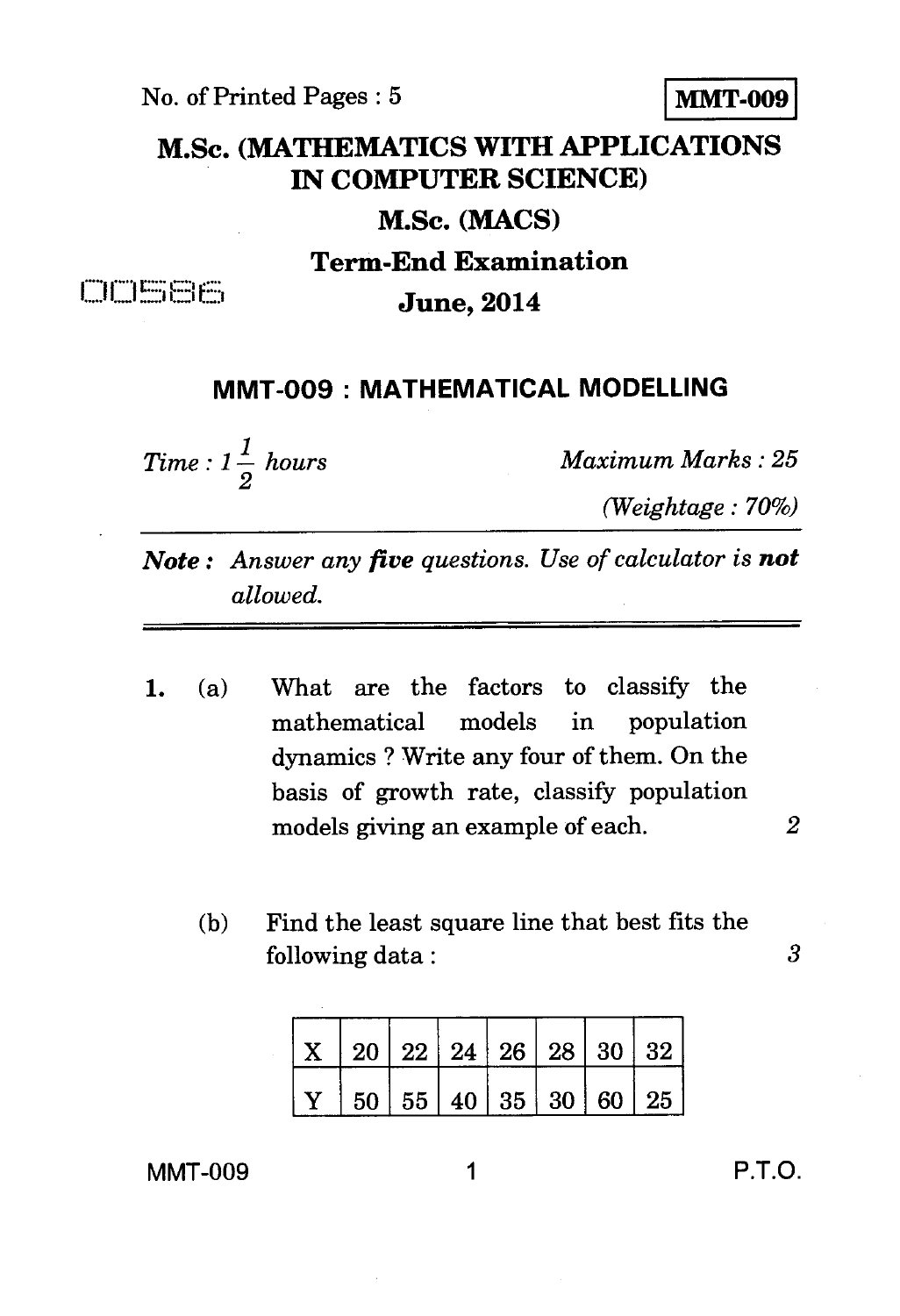2. Do the stability analysis of the following model formulated to study the effect of toxicant on prey-predator population :

5

$$
\frac{dN_1}{dt} = r_0N_1 - r_1C_0N_1 - bN_1N_2
$$
\n
$$
\frac{dN_2}{dt} = -d_0N_2 - d_1V_0N_2 + \beta_0bN_1N_2
$$
\n
$$
\frac{dC_0}{dt} = k_1P - g_1C_0 - m_1C_0
$$
\n
$$
\frac{dV_0}{dt} = k_2P - g_2V_0 - m_2V_0
$$
\n
$$
\frac{dP}{dt} = Q - hP - kP(N_1 + N_2) + gC_0N_1 + lV_0N_2.
$$

Here  $r_0$ ,  $r_1$ , b, d<sub>0</sub>, d<sub>1</sub>,  $\beta_0$ , k<sub>1</sub>, k<sub>2</sub>, g<sub>1</sub>, g<sub>2</sub>, m<sub>1</sub>, m<sub>2</sub>, Q, h, k, g,  $l$  are all positive constants.

 $N_1(t)$  = Density of prey population.

 $N_2(t)$  = Density of predator population.

- $C_0(t)$  = Concentration of the toxicant in the individuals of the prey population.
- $V_0(t)$  = Concentration of the toxicant in the individuals of the predator population.
- $P(t) =$  Concentration of the toxicant in the environment.
- $Q =$  Constant input rate,  $h =$  decay rate.

**M MT-009 2**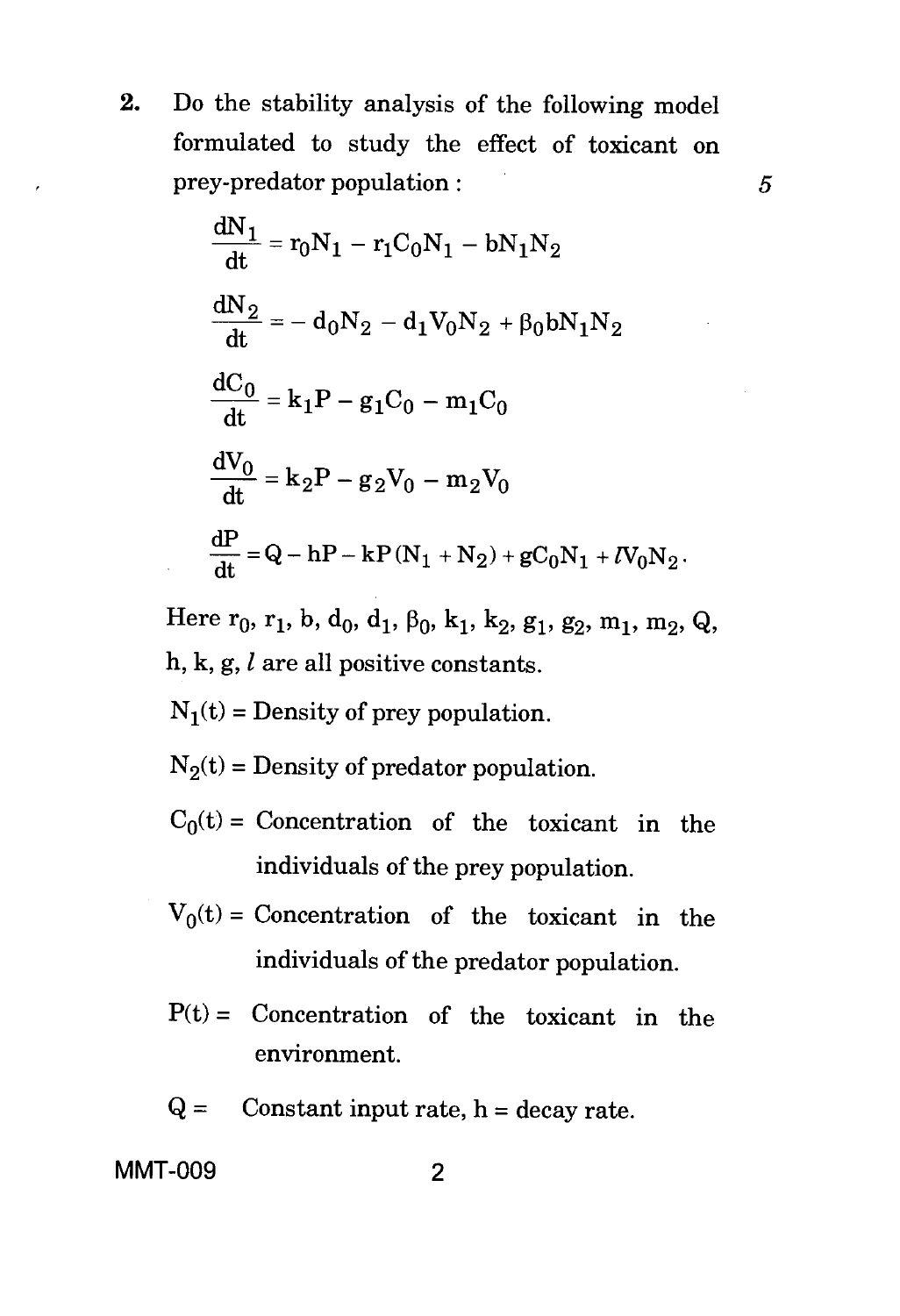- $k =$  Ingestion rate of toxicant by the populations.
- $g, l$  = return rate of toxicant in the environment after the death of the populations, assuming that toxicant is non-degradable.
- $r_0$ ,  $r_1$  are the birth rates,  $d_0$  is death rate, b is predation rate,  $\beta_0$  is conversion coefficient,  $m_1$ ,  $m_2$  are depuration rates,  $k_1$ ,  $k_2$  are uptake rates,  $g_1, g_2$  are loss rates.

Also interpret the solutions obtained.

3. Customers arrive at the supermarket store counter in accordance with a Poisson process at the mean rate of 15 per hour and the service time by the salesperson is exponential with a mean of 12 minutes. What is the minimum number of counters to be set up for ensuring a steady-state distribution ? For this number, calculate (1) the expected waiting time of a customer in queue prior to being attended, (2) the expected number of customers waiting in the store, (3) average time a customer has to spend in the store, (4) probability that a customer is attended without having to wait in the store.

5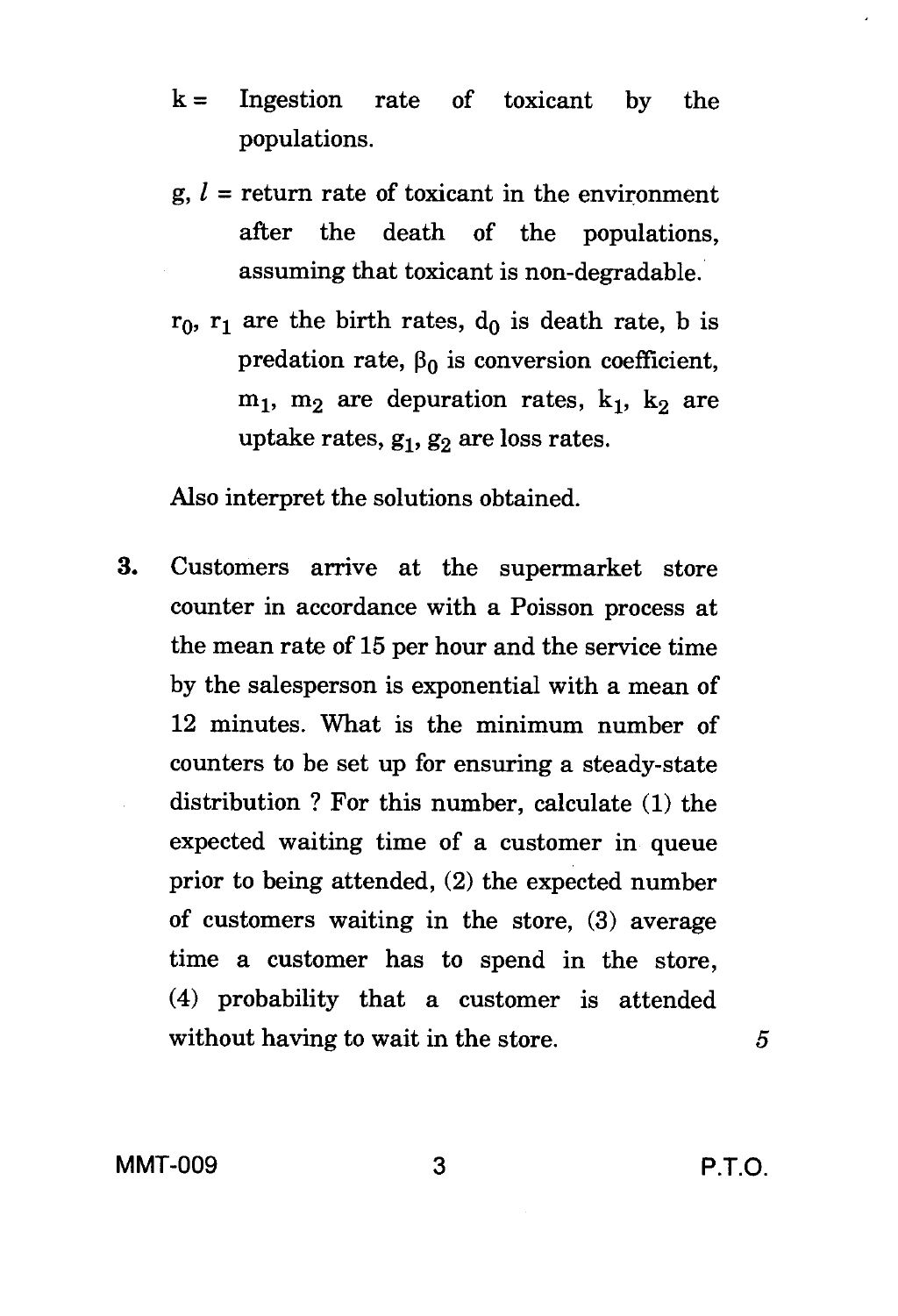4. Consider the budworm population dynamics governed by the equation  $\frac{dx}{dt} = rx \left( 1 - \frac{x}{l} \right) - x$ dt where k, the carrying capacity, and r the birth rate, of the budworm population  $x(t)$  are positive parameters. Find the steady states and use the perturbation to do the stability analysis of the equation for  $0 < r < 1$ .

5

3

- 5. (a) The deviation g(t) of a patient's blood glucose concentration from its optimal concentration satisfies the differential equation  $4 \frac{d^2g}{dt^2} + 8\alpha \frac{dg}{dt} + (4\alpha)^2 g = 0$  for  $dt^2$  dt dt  $\alpha$ , a positive constant, immediately after the patient fully absorbs a large amount of glucose. The time t is measured in minutes. Identify the type of this differential equation (overdamped, underdamped, critically damped) and find the deviation  $g(t)$  at any time t. Also find the condition on  $\alpha$  for which the patient is normal.
	- (b) Given below are different problems related to tumour growth. Identify the type of model (deterministic, continuous, stochastic or discrete) which is most appropriate in each of the following situations. Give reasons for your answer. *2*

**MMT-009** 4